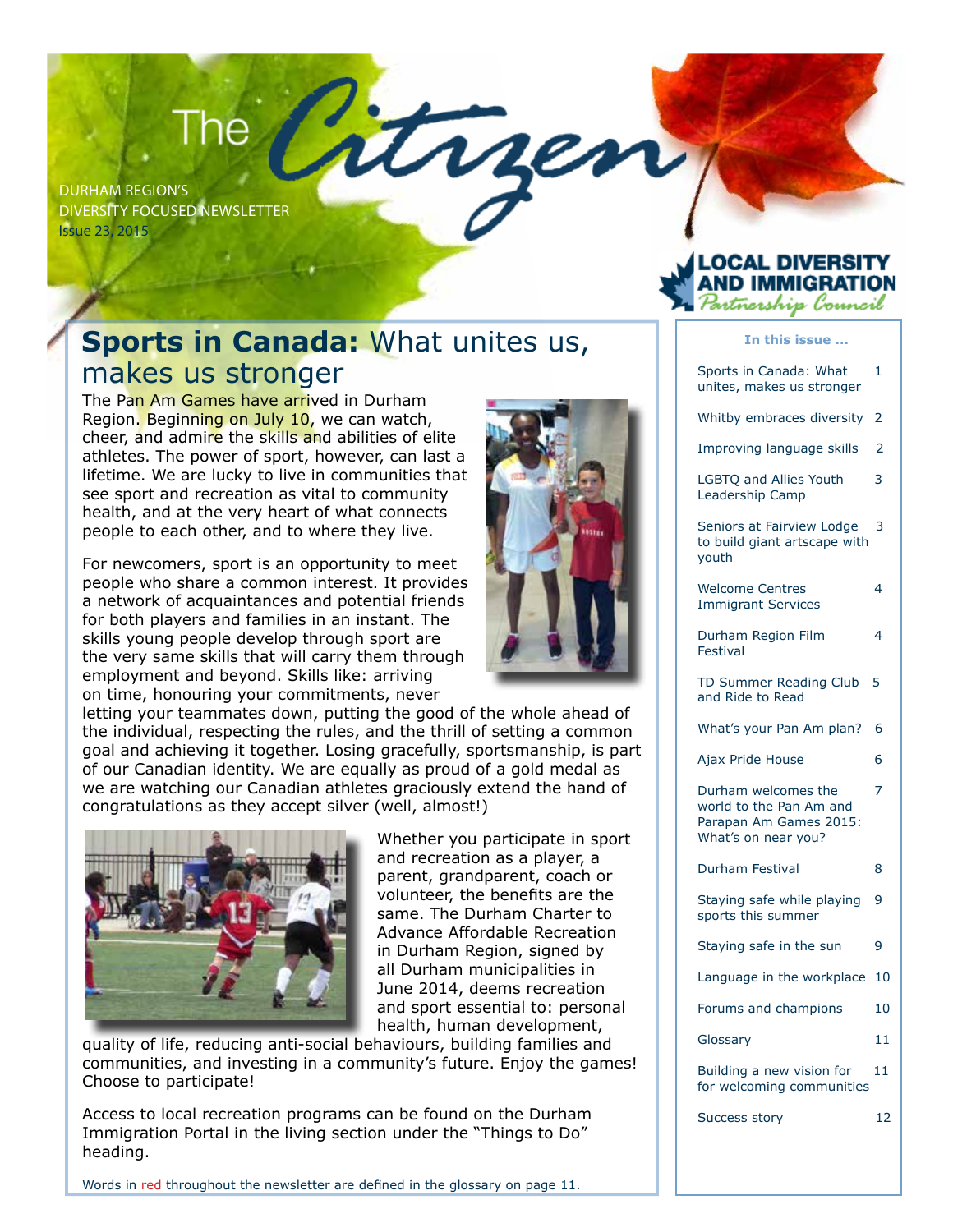## **Building inclusive communities:** Whitby embraces diversity with new programs and services

As part of its ongoing commitment to make Whitby an inclusive and welcoming community, the Town of Whitby launched a new language translation resource to better serve its residents, businesses and stakeholders.

As recommended by the Town of Whitby's Ethno-cultural and Diversity Advisory Committee (EDAC), the Town of Whitby has retained a language translation service so town staff may access on-demand interpreters of more than 100 languages to better communicate with those whose first language may not be English. The new language translation tool is available in person at any town facility, as well as via telephone with a town staff member.





**Get on the bus!** EDAC is hosting a free bus tour for newcomers to Whitby on Saturday, Sept. 26 from 9:30 a.m. to 12:30 p.m. The tour will start and end at the Whitby Central Library, 405 Dundas St. W. including points of interest such as recreation centres, library branches, municipal and Regional headquarters, historical sites, the Station Gallery, Port Whitby Marina, Heydenshore Park and much more.

A newcomer can be a new immigrant to Canada who is settling

in Whitby, or any new Whitby resident. This tour will not only be a fun, family friendly event, but also an educational experience designed to introduce newcomers to their local government and their new community.

For more information on the language translations service or the newcomers' bus tour, visit www.whitby.ca/diversity.

## **Learning communities:** Improving language skills



Do you need to improve your English? Are you a newcomer to Canada? Whether you have been in Canada for two days or 20 years, our English Language Program can assist you. To learn English, improve your pronunciation and communicate better with others, join English as a Second Language (ESL) class today. Summer ESL Classes begin Monday July 6 at the Welcome Centre

Immigrant Services, 458 Fairall St. Ajax. Classes run Monday to Thursday from 9 a.m. to 1 p.m.

### **Are you a newcomer who is applying for Canadian Citizenship in the coming months?**

Summer citizenship preparation classes are starting on Tuesday, July 28. Classes will be held over six days. Gain an understanding of the rights and responsibilities of Canadian Citizenship: learn about Canada's heritage, geography and government; write practice tests and improve English language skills. This course uses the Discover Canada study guide. Class sessions will be held at the Ajax Welcome Centre Immigrant Services, 458 Fairall St., Ajax. Classes run June 28, 29 and 30 and Aug. 4, 5 and 6 from 9 a.m. to 1 p.m.

To find out more about how to join Language Classes or Citizenship Preparation Classes at Durham Catholic District School Board, call the Assessment Centre at 1-855-330-8655. Call the Language Office: at 289-481-1336 or 1-877-761-1155 for more information, or visit us at www.con-ed.ca.

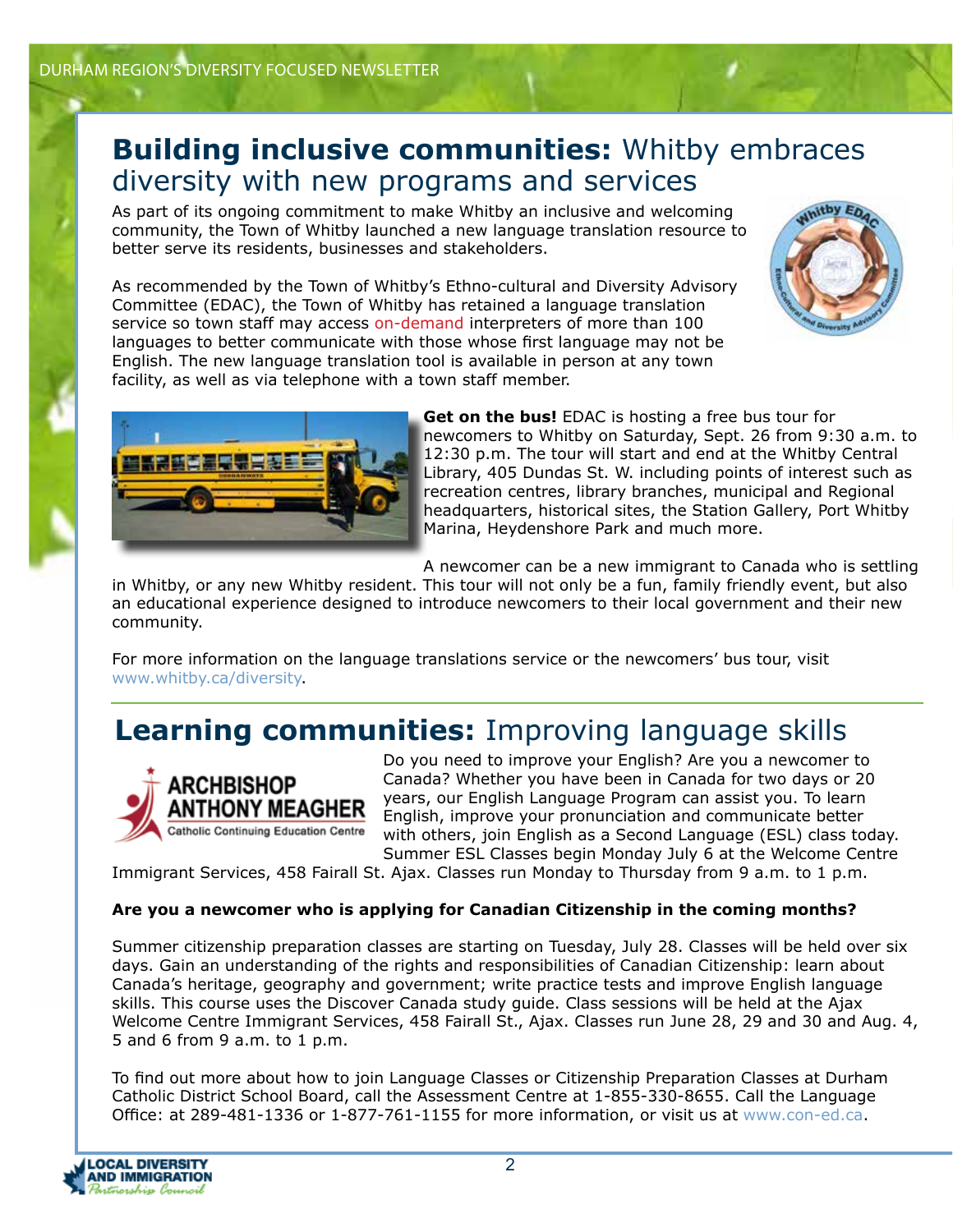## **Creating inclusive communities:**<br>Allies Youth Leadership Camp 2015 **Creating inclusive communities:** LGBTQ and

The Canadian Charter of Rights and Freedoms is something we can<br>all be proud of. It states clearly that discrimination is wrong and all be proud of. It states clearly that discrimination is wrong and won't be tolerated. This includes discrimination based on sexual orientation. As Canadians, we have a duty to learn about each other and the freedoms all residents should enjoy. Living freely is hard, especially for LGBTQ\* youth. The Youth Leadership Camp is an adultfacilitated and peer-mentored residential style summer camp for LGBTQ youth and their allies, ages 13 to 17.

Hosted by PFLAG Canada Durham Region and the AIDS Committee of Durham, the camp is five days of learning, fun, and making new friends, from Aug. 17 to 21. LGBTQ and Allies Youth Leadership Camp focuses on building and nurturing the leadership potential and personal resiliency of youth in an effort to help them become agents for positive social change in their schools, families, and communities.



The  $\sqrt{d\tau}$ 

The camp is run by experienced volunteers (including teachers and child and youth workers). Youth attend for free, on a first-come-

nsors. For more information, first-served basis thanks to generous donations from our community sponsors. For more information, please visit http://pflagdurhamregion.ca/camp.

\*LGBTQ is the acronym used for people who identify as lesbian, gay, bisexual, transgender, queer/questioning and is meant to be inclusive of other sexual orientations

## **Building welcoming communities:** Seniors at Fairview Lodge to build giant artscape with youth

Art With A Heart Inc. is pleased to announce the launch of The Legacy Project, a 25-week initiative bringing seniors together with other generations to forge new bonds and relationships while working on a wall-sized artistic mosaic mural, to be installed at Fairview Lodge in winter 2015.

"The Legacy Project will bring seniors together with youth, family members, care-givers and professional working artists. Using expressive arts therapy techniques, we will prompt participants to share their thoughts, imagine themes and actively create art projects around legacy," explained Sheri Gundry, Executive Director and Artist at Large, Art With A Heart Inc. "The ideas and art created in the inter-generational



workshops will be used by our professional Durham-based artists to design the final art installation, which will be created by the seniors and the community around them. It's an exciting communitybuilding project."

The Legacy Project is yet another way that Art With A Heart is helping seniors in Durham Region. It is the first time the organization is running an inter-generational program of this magnitude. This project is possible thanks to funding from the New Horizons Program for Seniors. For more information, please visit www.artwithaheart.ca.

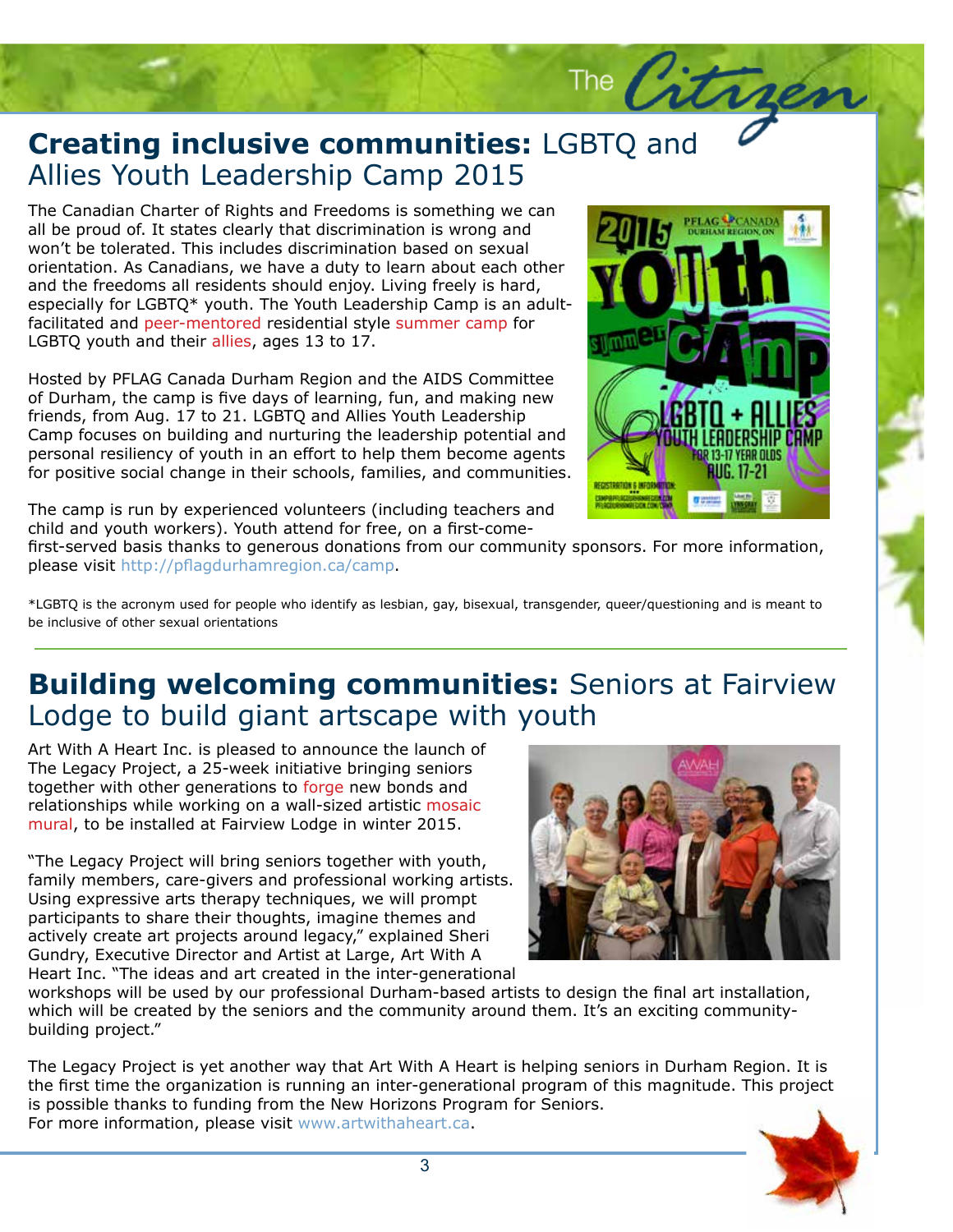## **Creating strong communities:** Welcome Centre Immigrant Services



Welcome Centre Immigrant Services (WCIS) in Ajax and Pickering, provide a variety of services and information under one roof to help newcomers settle successfully and make Durham home.

Wherever you live, it is important to understand local laws, customs and procedures. On May 30, a forum was held at the Ajax Welcome Centre, "Creating Positive Relationships". Sessions included Adult Relationships, Teen Relationships and Teen/Adult Communication. Durham Regional Police officers presented on the role of police in domestic violence situations. Participants stated "Now I know exactly when to call 911", and another indicated

they learnt about "the non-emergency police number." Participants expressed that they found the information helpful.

Special thanks to: Bethesda House, Community Development Council Durham, Settlement Workers in Schools, Durham Region Intimate Violence Empowerment Network, Durham Welcome Centre Immigrant Services, Durham Region Police Services, Durham Children's Aid Society, Family and Community Action Program, Herizon House, Northern Lights Canada and The Youth Centre.

To learn more about Durham Welcome Centres, visit www.youtube/WSu9waqZDQY and www.welcomecentre.ca/durham!

## **Celebrating culture:** Durham Region Film Festival

Lights, camera, action! This year, celebrate the first annual Durham Region Film Festival, connecting audiences and film buffs with the riches of movies Sept. 25 to 27.

ReelWorld Festival programmers will bring together an amazing series of films with the work of talented artists at two exciting locations in Durham: the Regent Theatre and Docville Wild West Movie Set.

Supporting the work of culturally diverse artists, ReelWorld was formed to help bring colour to screens and to the industry – helping artists from our communities realize they have the opportunity and know-how to tell their stories.



**Friday, Sept. 25** - The Regent Theatre, Oshawa: From script

to screen, enjoy the opening night gala of film and storytelling with both a short and a feature-length film, followed by an artist's question and answer session.

**Saturday, Sept. 26** - Docville Wild West Movie Set, Clarington: Come and experience two film screenings, outdoor family activities, a student film competition, movie sets to inspire and create stories, and the flavours of local food.

**Sunday, Sept. 27** - The Regent Theatre, Oshawa: Visit the beautiful Regent Theatre for a day of authentic storytelling, with three film screening packages and workshops, featuring the creative work behind making a film.

For tickets, contact the Regent Theatre Box Office or visit, www.regenttheatre.ca.

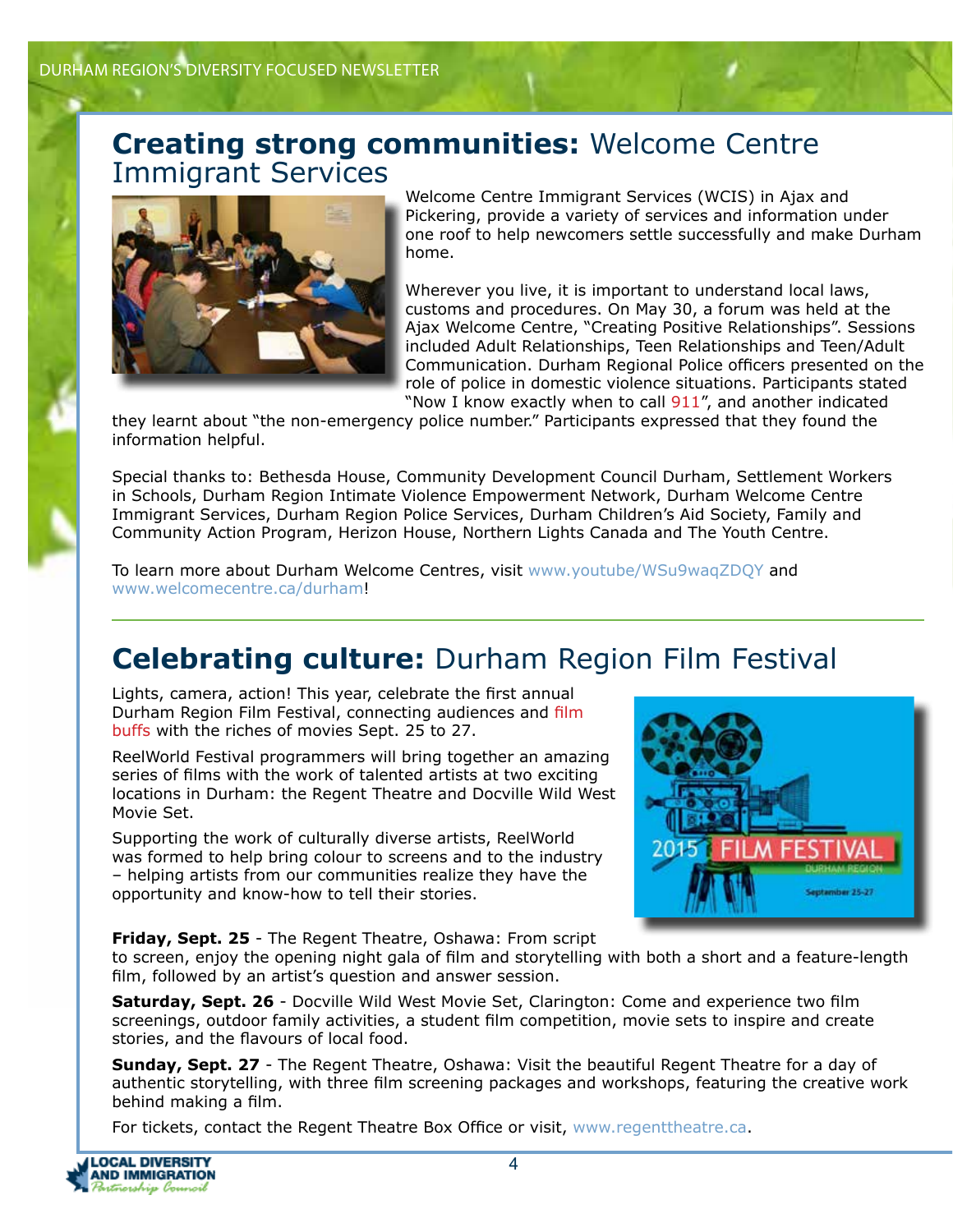## **Building learning communit**<br>Reading Club and Ride to Read **Building learning communities:** TD Summer



For kids, summer is a time for fun and<br>play. This summer, Durham Region play. This summer, Durham Region libraries will explore reading as play, and encourage kids to discover that the joyful, boundless and carefree feelings associated with play can just as easily be found in a great book.

Children across Durham Region can visit their local library branch (www.durhamimmigration.ca >Learning

>Library Programs ) to register for the



The  $\sqrt{2}$ 

TD Summer Reading Club<br>b.ca). Here they can discover<br>rite reviews, read eBooks,  $\frac{1}{100}$ ere. TD Summer Reading Club. The reading club kit includes a reading journal and exclusive access to the TD Summer Reading Club website (www.tdsummerreadingclub.ca). Here they can discover great new reads, rate books and write reviews, read eBooks, submit and read jokes, and much more!

There will also be a lot of free programs that your child can be part of. Check your library's website for more details.

Don't forget, libraries have books for all ages, and in many different languages. Don't hesitate to ask one of the library staff if your local library branch doesn't have children's books in your home language, as they may be able to get them for you through an Interlibrary Loan.

To ensure everyone has access to their local library and all the programs they offer during the summer, Durham Region Transit (DRT) has once again teamed up with Durham libraries for the Ride to Read program. Children from ages 4 to 13 (Grade 8) are eligible to receive a sticker on their library card that will allow them to ride DRT buses free of charge. Children under 10 must be accompanied by a fare-paying adult.



So don't hesitate! Visit your library's website to find out when you can register for the TD Summer Reading Club. Fun, discovery and play await!



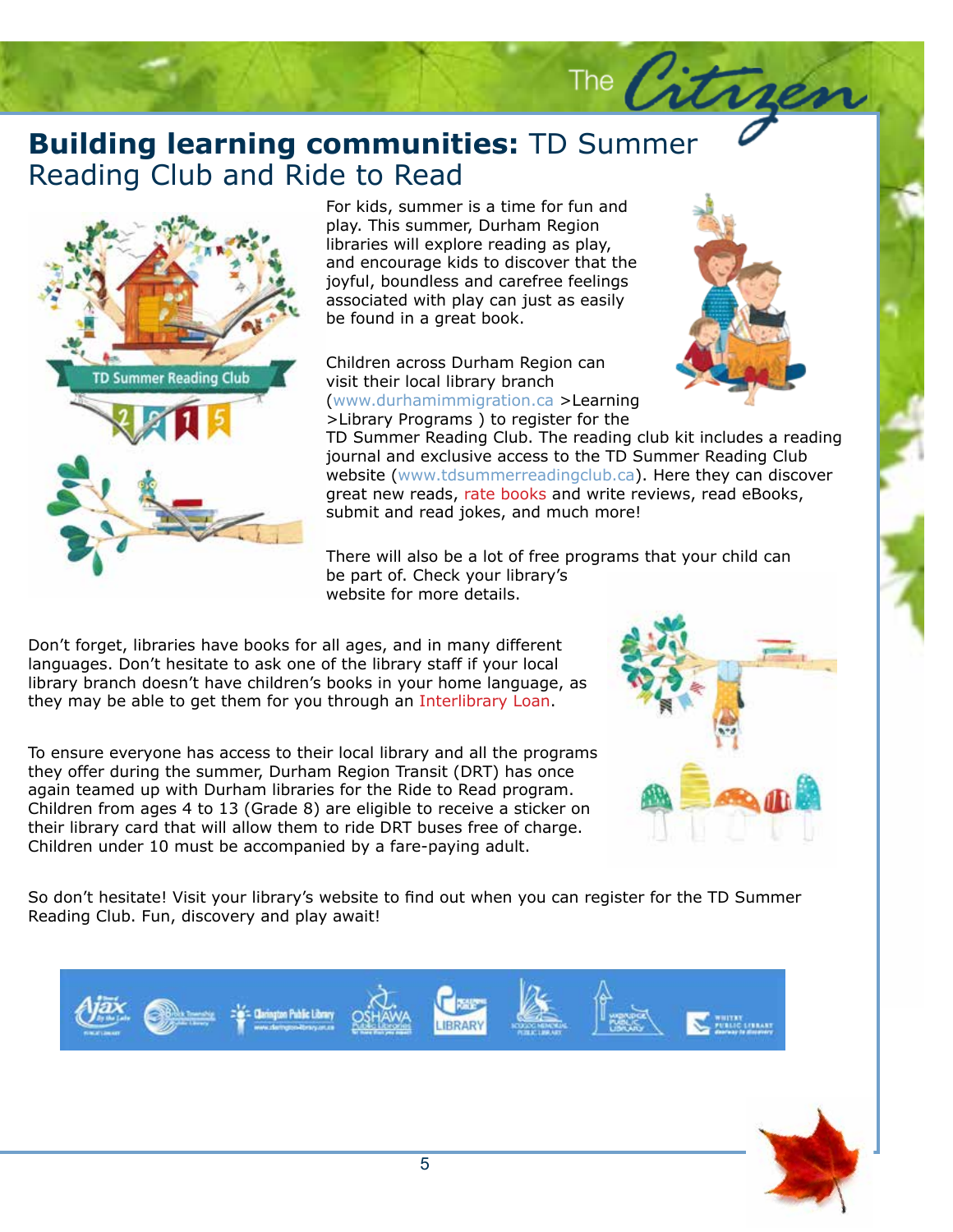## **Celebrating welcoming communities:** What's your Pan-Am plan?



This summer, local municipalities within Durham Region are proud hosts of several Toronto 2015 Pan Am and Parapan Am Games events from July 10 to 26 and Aug. 7 to 15. As we welcome many athletes and spectators, be mindful that traffic volumes will be **Smart Commute** atmetes and spectators, be immuted trainchorder and concern days.

To keep athletes, spectators and residents moving during the

games, high-occupancy vehicle (HOV) lanes (also known as carpool lanes) will be implemented on 400-series highways across Toronto, including on Highway 401 in Ajax and Pickering, from June 29 to Aug. 18. For more information, please visit www.ontario.ca/games2015.

There are many things you can do to keep Durham moving, from walking and biking to transit and ridesharing. Now is the perfect time to try carpooling to work, so you can take advantage of those HOV lanes this summer! Have you considered offering alternate work arrangements for staff, such as flexible hours or telecommuting? See more ideas at www.smartcommutedurham.ca.



## **Celebrating inclusive communities:** Ajax Pride House

Ajax Pride House is a dedicated temporary location during the Pan Am Games, that offers a safe space for the LGBTQ community, visitors, newcomers, athletes, volunteers and allies to watch the games, celebrate the sport and culture of the games, network, and participate in events. Ajax Pride House is being hosted in the Ajax Welcome Centre at 458 Fairall St. Developed by the Town of Ajax, the Ajax Pride House initiative is delivered with a number of community partners, including Community Development Council Durham, The Youth Centre, Durham Queer Parenting, Durham Regional Police Services, PFLAG Durham Region, the AIDS Committee of Durham Region, the Diversity and Immigration Program, and The Get Real Movement.

In addition to live telecasts of various sport competitions during the games, Ajax Pride House will also host a number of events including panel discussions, film screenings, family events, a community barbeque, an open mic night, networking events and partner displays. There will be



settlement services available for people who may need information in Spanish or Portuguese. For a complete listing of events, please visit

www.cdcd.org or www.panamajax.ca.

Join us on Facebook at www.facebook.com/groups/AjaxPrideHouse.

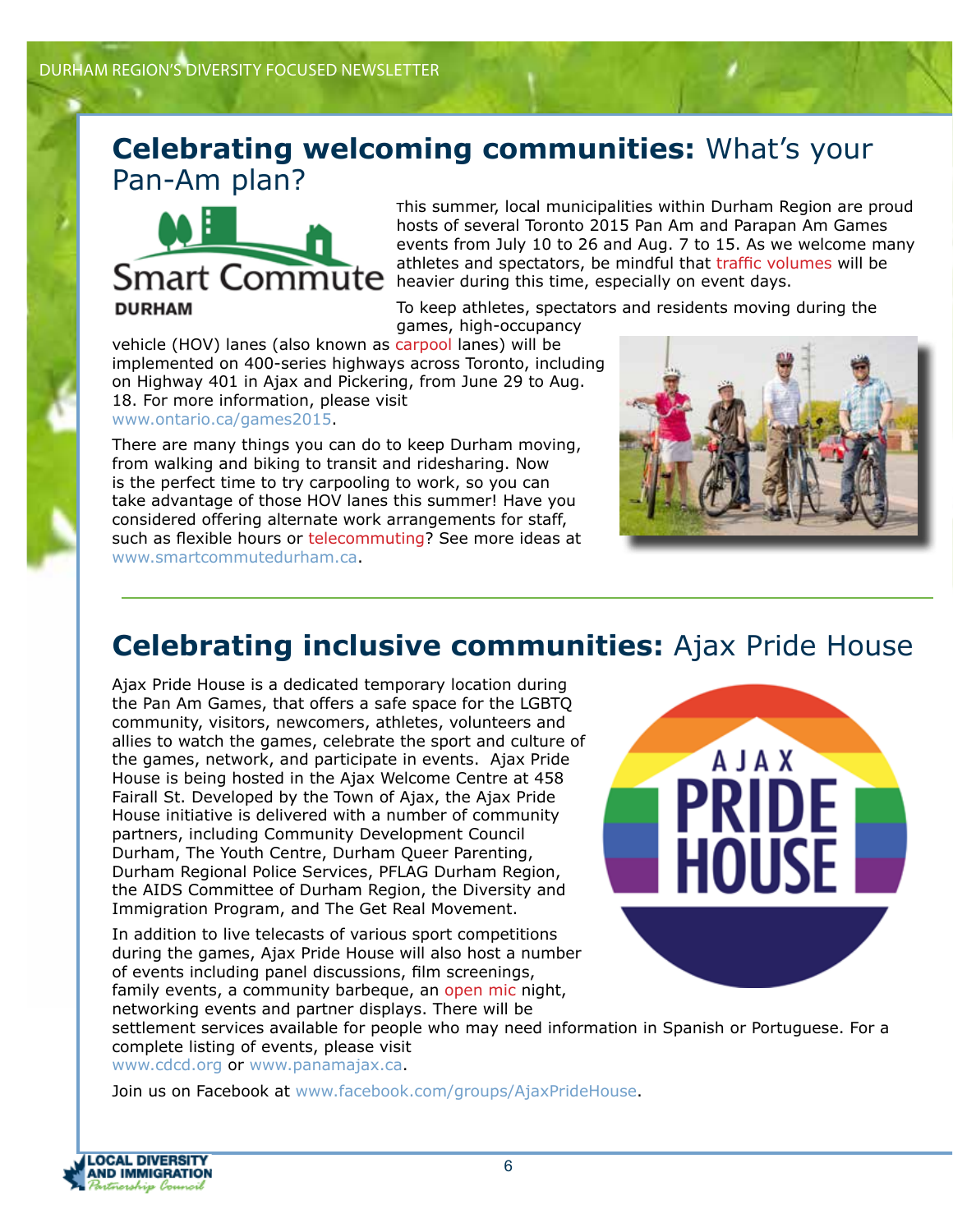## **Durham welcomes the world to the Pan Am**  $\sim$  **and Parapan Am Games 2015:** What's on near you?

### **Pan AM GAMES – July 10 to 26**



### **AJAX**

Batter up! History will be made at • the President's Choice Ajax Pan Am Ballpark during the TORONTO 2015 Pan Am Games. This recently upgraded venue will host all baseball and softball games, including women's baseball — a first for an international multisport Games — as well as the return of men's softball to the Pan Am sport program.

For 16 days, spectators will watch elite players from the Americas knock it out of the park as they

compete for a spot in the gold-medal game!

As one of the few venues operating through the entirety of the Pan Am Games, this lively venue will also feature three diamonds for competition.

For the Games, two soccer fields have been transformed into a baseball diamond and an adjacent diamond was rebuilt with new sod and clay to meet the most up-to-date International Baseball Federation standards.

Ajax's four "pinwheel" fields will host softball training and competitions. The fields have been upgraded to meet International Softball Federation requirements.

For more informaiton, visit www.panamajax.ca.



### **OSHAWA**



Since opening in 2006, Oshawa's GM Centre has hosted major musical and cultural acts such as Cirque du Soleil, as well as national and international sporting competitions, including the 2011 Canadian Curling Open, IIHF World Junior precompetition matches and the Canada Synchronized Skating Championships.

It is also the home of the Oshawa Sports Hall of Fame, the Oshawa Generals of the Ontario Hockey League and the Durham TurfDogs of the Canadian Lacrosse League.

For the Games, Toronto 2015 will use the GM Centre's multi-purpose arena to host the weightlifting and boxing competitions with up to 3,000 spectators per session.

The  $\sqrt{3}$ 

For more information, visit www.oshawa.ca/things-to-do/pan-am-2015.asp.

### **Parapan Am GAMES - August 7 to15**

### **WHITBY**



The Abilities Centre, which opened its doors in June 2012, is a state-of-the-art community facility that sets new standards in Ontario and Canada for accessibility and inclusive and innovative programs that enable

people of all abilities and ages to lead healthy, active lives.

It is one of the five venue clusters TO2015 will use to host the 2015 Parapan Am Games.

For the games, TO2015 will use the courts located on the infield of the 200-metre running track to host judo and boccia during the Parapan Am Games.

For more information, visit www3.whitby.ca/panam/games.php.

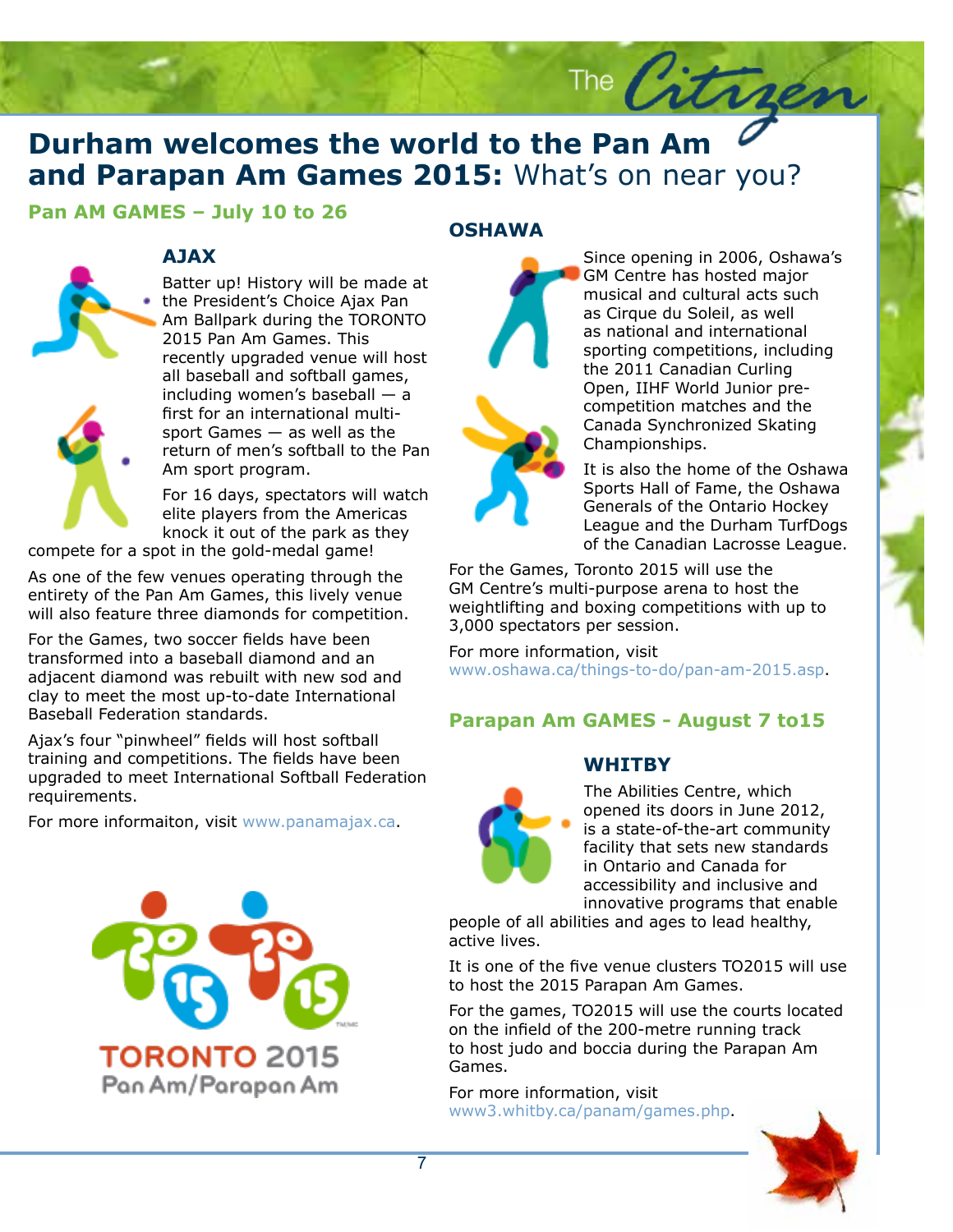## **Celebrating a culture of inclusion:** Durham Festival

After Pan Am the party continues. Meet your neighbours, discover local talent and explore your own community, and those close by at the very first Durham Festival!





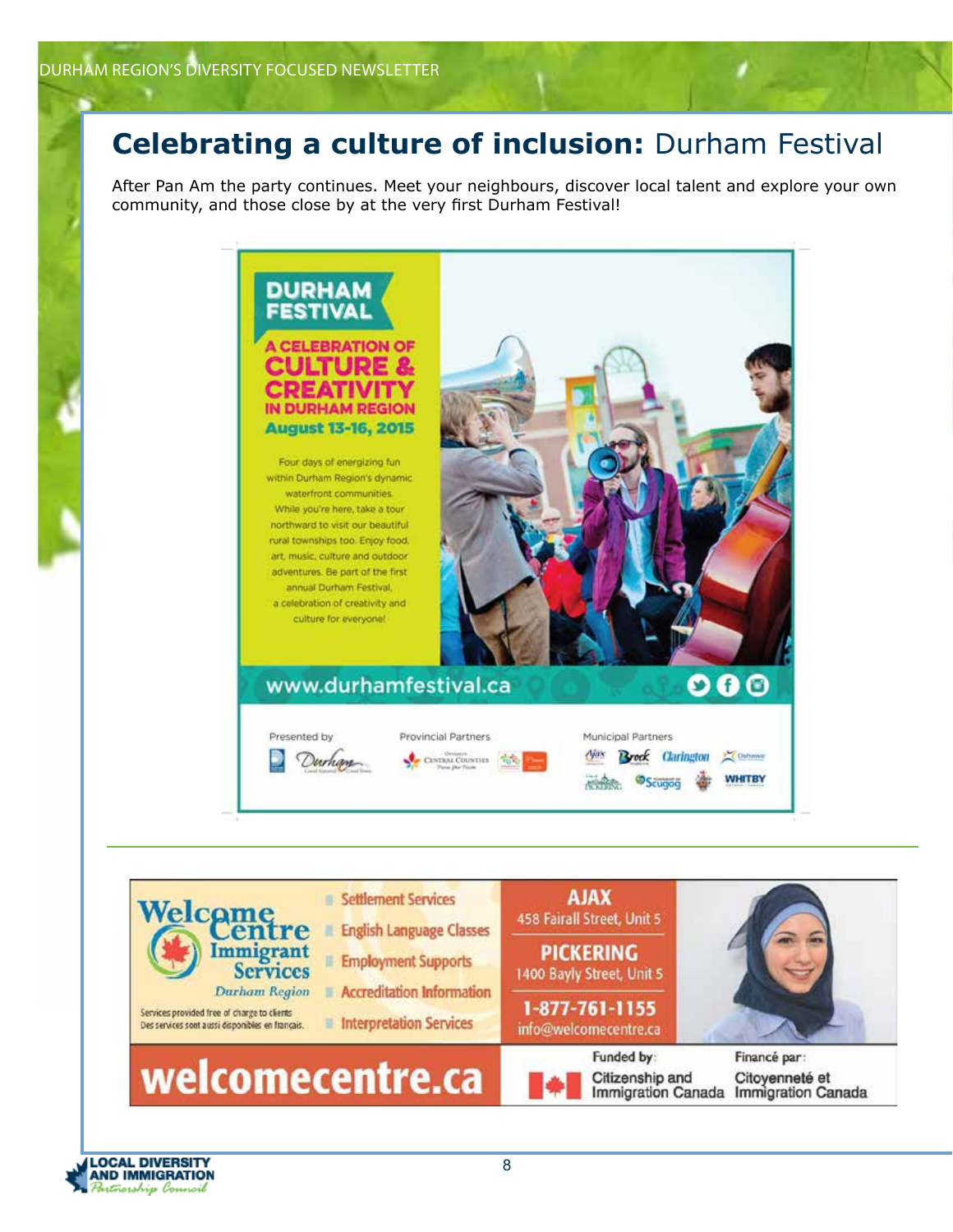## **Healthy communities:** Staying safe while playing sports this summer playing sports this summer



Have the Pan Am Games inspired you to get more active<br>safely and use the right equipment, like a mouthguard. Have the Pan Am Games inspired you to get more active? Remember to play

A mouthguard is a plastic device that fits over the upper teeth and is an essential piece of athletic gear for many sports. It is worn to help prevent injuries to the teeth, lips, cheeks, and tongue.

Whatever your age, sporting ability, or level of activity a mouthguard should be noth to protect your simile and teach consult a dollar protessional to ensure<br>a comfortable and properly fitted mouthguard. Check with your team coach or manager for local dentists who offer mouthguards at a reasonable cost. worn to protect your smile and teeth. Consult a dental professional to ensure

Care for your mouthguard:

- enim, tincidunt at, aliquet in, ultrices ut, leo. Sed condimentum vulputate libero. • Do not chew on your mouthguard (this will damage it).
- rritates your teeth or gums. • Replace your mouthguard if it has holes or tears, becomes loose, or irritates your teeth or gums.
- Rinse your mouthguard in this holes of early secomes rossey of Rinse your mouthguard before and after each use. Avoid hot water.
- It is important to clean your mouthguard regularly. Brush it with toothpaste or cool soapy water and rinse thoroughly.
- It may be easier to find a lost mouthguard on the playing field if it is coloured plastic.
- Store and transport your mouthguard in a perforated plastic container.
- Do not share your mouthguard with others.

When playing sports or doing physical activities keep hydrated! Water is the best way to rehydrate your body!



The Citr

## **Healthy communities:** Staying safe in the sun

Canada is only cold for part of the year! The warm weather is here and so it's a great time for enjoying the outdoors, participating in outdoor sporting activities or watching sporting events at the Pan Am and Parapan Am Games. When you are outside it is important to protect yourself from the harmful effects of the sun's ultraviolet (UV) rays. The sun can cause sunburn to unprotected skin in as little as 15 minutes. Over time this can cause premature aging, eye damage, and skin cancer.

Enjoy the summer season by following these sun safety tips:

- Use a broad spectrum waterproof sunscreen and lip balm with an SPF of 30 or higher. Apply sunscreen 20 minutes before going outside. Reapply every 2 hours and after getting wet or sweating.
- Cover up by wearing a wide-brimmed hat, long-sleeved shirt and long pants.
- Wear sunglasses that offer 100 per cent UVR protection.
- Check the daily UV Index before going outside.
- If possible, plan outdoor activities before 11 am and/or after 4 pm to avoid the sun's strongest rays.
- Find shade or create your own with an umbrella.

Remember to be sun safe while cheering on your country at this year's Pan Am and Parapan Am Games. For more information please contact Durham Region Health Connection Line at 1-800-841-2729 or 905-666-6241 or visit, www.durham.ca.

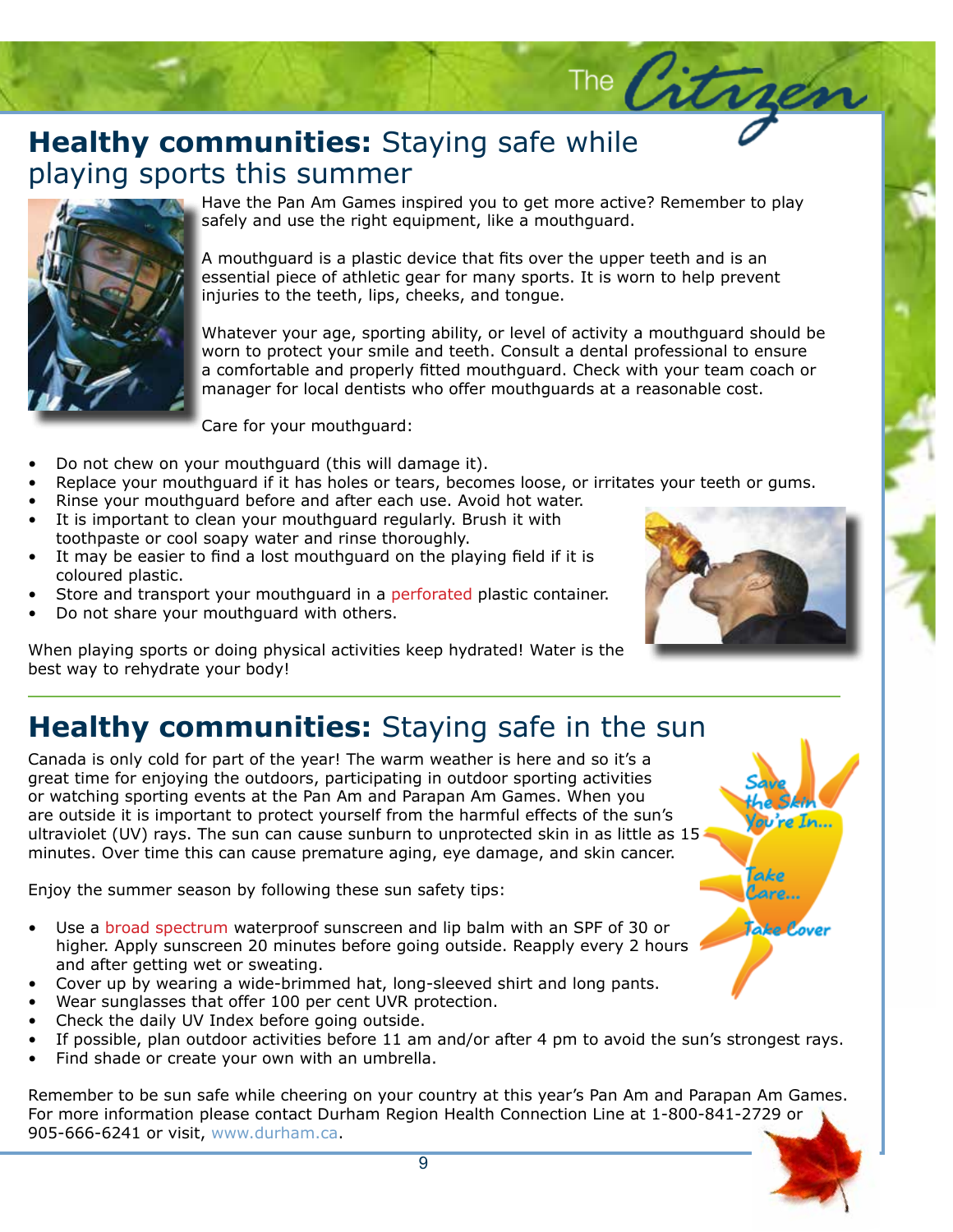## **Creating a culture of inclusion:** Language in the workplace

As Durham welcomes the world for the Pan Am and Parapan Am games, it seems like a fitting time to share a story that mixes sport, language and the workplace. I come from a sports family, my mother, sisters, husband, and children are all deeply involved with sports of all kinds. My colleague, Samantha, does not come for a sports family. While she wasn't born in Canada, she was educated here and so I made assumptions about her and Canadian sports-related colloquialisms. I would routinely ask her to quarterback an event, stick handle a situation or knock it out of the park. It was when I said, "let's hope nobody drops their Coopers" that she finally confessed that she didn't always understand what I was asking and so jokingly asked me to perhaps make requests using more concrete verbs!



Inclusive language practise takes time and takes many different forms. To ensure that everyone understands what I'm asking, I now consciously remove references to sport from my everyday language. Learning is of course a two-way street. Samantha has learned to think about what might happen when she uses words like bin bag and soap powder though I suspect she was teasing me when she said that something was "just not cricket!"

Language is often nuanced and local and in the workplace, critical to success. Our barrier was low and easily overcome. As we welcome people from around the world to Durham, it is a great opportunity to check-in with everyone around us and make sure we are indeed "singing from the same song sheet."

Audrey Andrews, Manager, Diversity and Immigration Program

## **Celebrating diversity:** Forums and champions



The Local Diversity and Immigration Partnership Council is pleased to announce that PFLAG-Durham Region and the Clarington Public Library are the newest Diversity and Immigration Champions. If your organization is interested in become a Diversity and Immigration Champion, visit ww.durhamimmigration.ca > About > Local Diversity and Immigration



Partnership Council > Diversity & Immigration Champion.

And talking about champions, Audrey Andrews, the Manager of the Diversity and Immigration Program was pleased to speak to up-and-coming diversity champions at an event in May.

Msgr. Pereyma Catholic Secondary School in Oshawa held a Diversity Forum in partnership with the school Settlement Worker, Waseem Sheikh and the Manager of the Settlement Workers in Schools program, Oliver Forbes. They invited their English-as-a-Second Language students and two leaders from each club and group in the school to participate.

Audrey spoke to the group about creating inclusive environments. Students then participated in interactive activities and brainstormed ways to make sure their events are welcoming and inclusive to all. Each group created an action plan to take back to their various clubs. Certificates were presented to all participants.



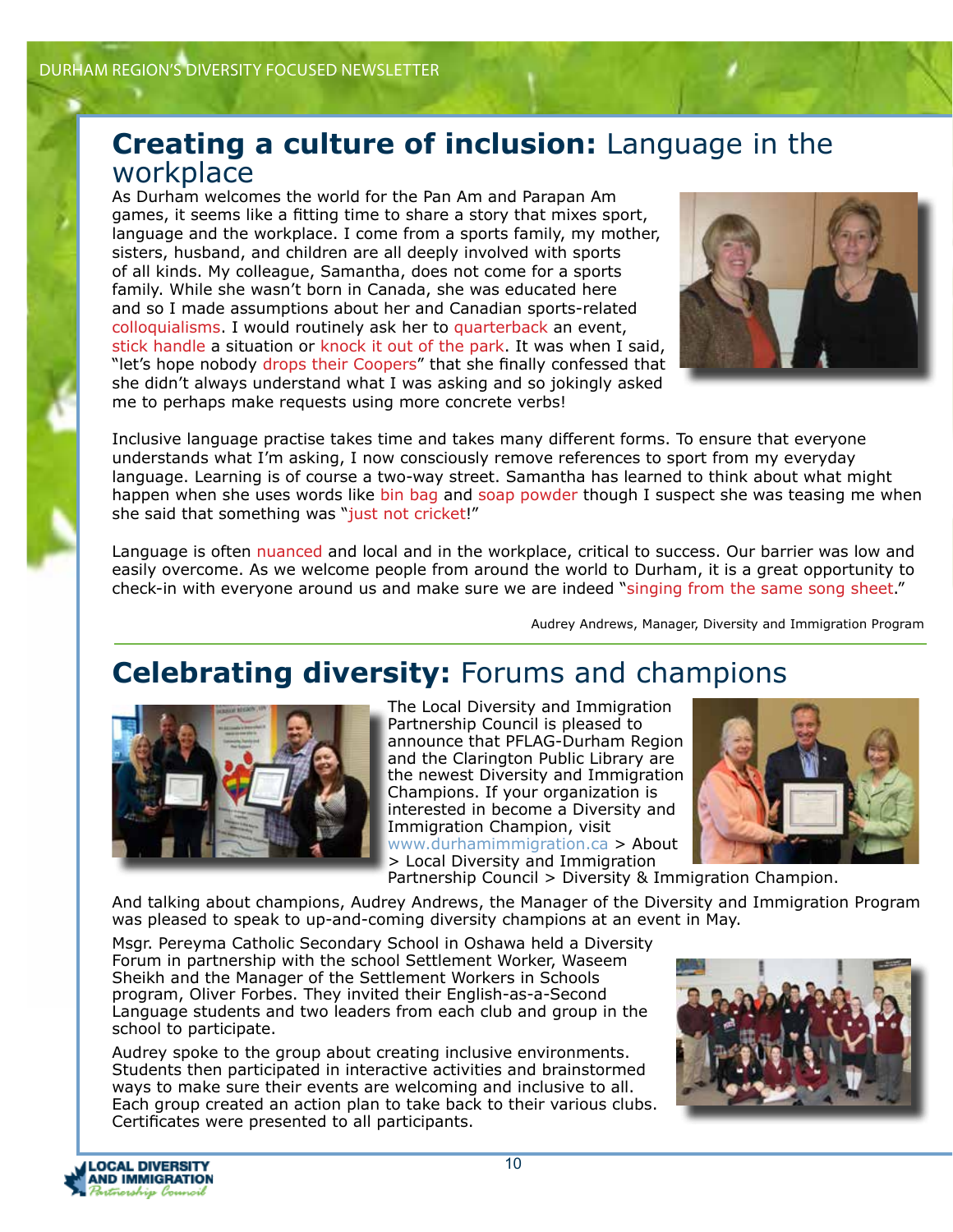

**911** – the phone number to call in an emergency for police, fire or ambulance

**allies -** friends, supportive people

**bin bag** – slang term used in England for a plastic garbage bag

**broad spectrum** – refers to the range of light that a sunscreen protects for

**carpool** – usually people who work near the same building who share driving responsibilities to travel to and from the workplace

**colloquialisms -** local ways of saying something, often slang

**drops their Coopers** – slang for indicating that two people might be getting into a physical fight, comes from hockey where if a player takes off their gloves (made by the firm Cooper) and throws them onto the ice, it signifies that they are going to get into a fist fight with another player

**film buffs** - people who really like movies

**forge** – to go forward with determination

**interlibrary loan** – when one library borrows a book or other materials from another library, usually at no cost to the person looking for that material

**just not cricket!** – old-fashioned British slang meaning that something is not right

**knock it out of the park** – do something really well; comes from baseball where if a player hits the ball out of the ballpark, it's at least one homerun

**mosaic mural** – a wall painting made up of a variety of different pieces of art work

**on-demand** – to have or create something as it is needed

**open mic** – short form for open microphone; a social event where the audience participates in the event by singing, telling stories, reading poetry or something similar, anyone is welcome to participate

**peer-mentored** – where a person participating in an event is partnered with someone similar to them to explain how a program/ event/group works

**perforated** – something with holes in it

**quarterback** – slang for planning, leading and taking charge of an event; comes from football where the quarterback is the person who is in charge of telling others on the team the plan for each play

The Citrge

**rate books** – when you assign a mark or grade to the books you have read

**sing from the same song sheet**  – slang for all involved in an event or group saying, believing and understanding the same thing

**soap powder** – old-fashioned British slang for laundry detergent

**stick handle** – slang for leading an event or meeting; comes from how hockey players move the hockey puck across the ice

**summer camp** – a place for children or youth to come together in the summer for a set period of time, usually has a theme, often outdoors, nearly always fun!

**telecommuting** – working from home for a short period of time; the 'tele' refers to remote access to computer networks

**traffic volumes** – the number of cars on the road at a given time; the higher the volume the more crowded the roads, and the slower the drive

## **Engaging community:** Building a new vision for welcoming communities



The Durham Diversity and Immigration Community Plan was finalized five years ago. As a community, we have achieved and learned an enormous amount during that time. You can learn more about the priorities, the milestones and the amazing achivements on the Immigration Portal in the "About" section under the "Diversity and Immigration Community Plan" heading.



It's now time to set a new vision for this work. We will be coming to you to seek your input, ideas, innovations and opinions on what the new vision for welcoming communities in Durham should be. **If you're interested in participating in a community focus group in August or September, please email us at ldipc@durham.ca.** In September, we'll be launching a community survey and so you'll hear from us again in the next issue of *The Citizen*.